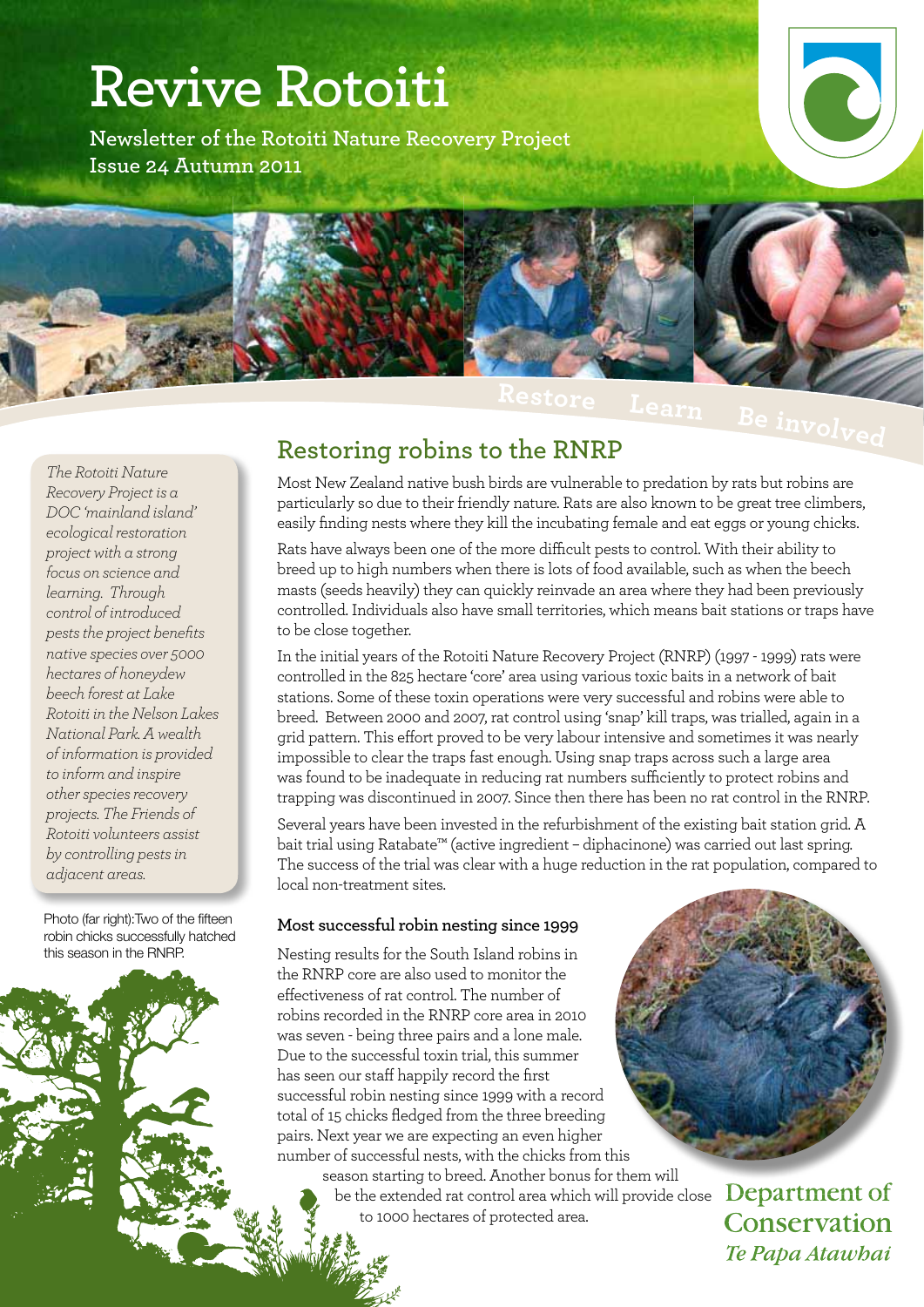### **Mustelid manoeuvres**

*Stoat tracking rates, recorded with ink impregnated tracking tunnels, were 8% in the RNRP in February, which was slightly above our 5% target set to protect kaka. Trap check frequency was cut back from the middle of last year in response to low captures, a move welcomed by field staff's knees. However, we will have to re-evaluate this due to these elevated stoat tracking rates.*

*From June last year 134 stoats have been captured in our trapping network of 911 traps; a total shaping up to be similar to last year. Since March the traps have been baited with brown eggs rather than the preferred white eggs as these have become unavailable in such numbers.*



Ruth Garland, RNRP ranger, recording stoat prints from tracking tunnel cards.

### **Feral felines**

*Feral cats continue to be a threat in the RNRP, with regular sightings in the Lakehead, Kerr Bay and township areas. Several have been caught using cage traps in the Kerr Bay area and we are currently targeting the Lakehead area. Feral cats* 

*are known to have large home ranges, and once established in an area, they can be difficult to eradicate. The support of local residents in catching feral cats and keeping their pet cats close to home is appreciated as it slows the entry of cats into the RNRP.*

## **Wasp warfare**

In February the RNRP team, working with Landcare Research, continued trials of the wasp toxin X-stinguish ™ (active ingredient: fipronil) treating 600ha of the RNRP core and 400ha in Big Bush Conservation Area.

A pilot study completed by Friends of Rotoiti (FOR) in 2009 showed that wasp numbers could be reduced and wasp nests could be killed out as far as 350m from a bait station. While wasps can fly more than 1km from their nest to forage and have been known to fly several kilometres, it is thought that they are more likely to travel smaller distances if there is a good food supply. With the abundance of honeydew and insects in the beech forest the average foraging distance is likely to be around 200m.

 Following on from the findings of the FOR study the RNRP team has continued with trials to look into the maximum spacing between bait stations to kill at least 90% of wasp nests. The grid system we have used for the last two seasons in the RNRP core is 400m x 50m (single bait station) and 400m x 100m (two bait stations) in Big Bush.

In addition, we have trialled spot points with a 'cluster' of eight stations to test the effective nest killing distance. Early results indicate that out to around the 200m point all nests are killed, with a reduction of wasp numbers out to around 400m. We have yet to test this theory during a season with high wasp numbers. The plan is to continue with the trials during the next season. We appreciate the continued support from the Friends of Rotoiti who again assisted with wasp control this season.



RNRP wasp control operation 2011.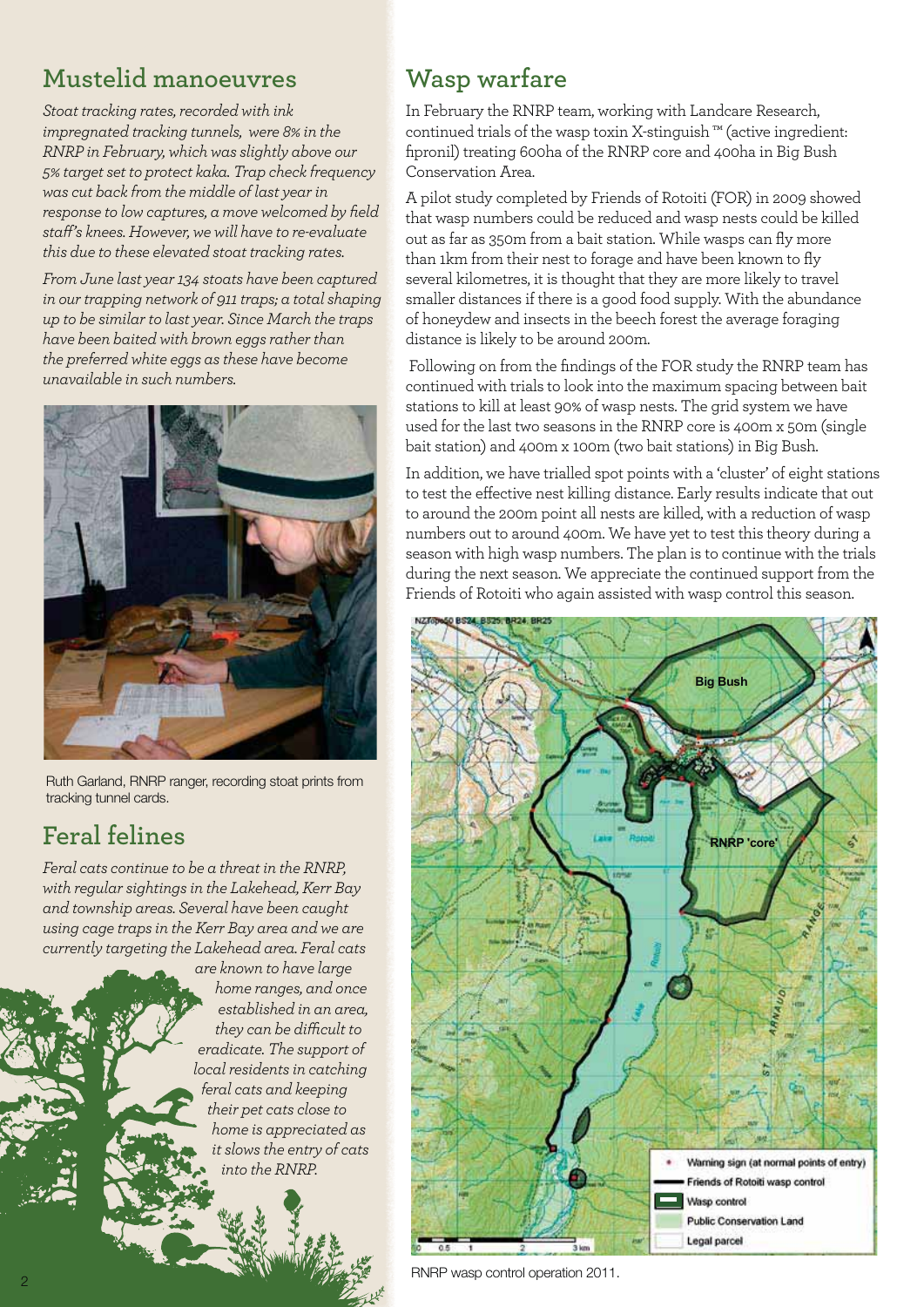### **Kiwi questions**

One of the RNRP's core restoration objectives is to establish and maintain a viable population of great spotted kiwi. A lot has been learnt since the landmark introduction of 16 adults in 2004 and 2006 but this year, of all years, has really shown us how much we are yet to understand. The original birds have not been as productive as hoped so BNZ Operation Nest Egg™ (ONE) has been trialled for two years in an effort to increase the population. ONE has also provided an opportunity for the team to learn more about great spotted kiwi breeding and chick behaviour before their numbers become critical.

Of the four ONE chicks released two have done well while the other two died within a month of release for different reasons. A contributing factor may be that wild-bred great spotted kiwi seem to stay much longer with their parents than other kiwi species. This could prove to be an important requirement for chick survival.

These losses and the predation of a wild born chick late last year has been hard to take for the RNRP team who had put in a lot of effort prior to the chicks release. A lot of thought is being put into the next step through consultation with the RNRP Technical Advisory Group and the DOC Kiwi Recovery Group.

Overall, the population has still increased and it is thought that there are currently around twenty birds, of all ages, on the hill.



Great spotted kiwi chicks are extremely vulnerable to predator attack until they weigh over 1 kg.

### **BNZ Operation Nest Egg™ (ONE)**

ONE is being used here to bring younger birds into the population to increase breeding. All of our ONE chicks come from eggs that have been collected from the Kahurangi National Park. They are sent to Willowbank Wildlife Reserve in Christchurch where they are incubated and raised until about 800g in weight. They are then released back here into the RNRP core.

### **Eavesdropping Trainee Rangers**

*The Nelson Marlborough Institute of Technology (NMIT) runs the DOC supported national Trainee Ranger Programme. The RNRP provides a perfect local training ground, with a group of trainees recently participating in the RNRP kiwi call monitoring programme, run as part of the BNZ Save the Kiwi partnership. In mid March, twenty trainees set off in teams of two to designated listening sites where they set up camp for the night. Four individual kiwi were heard being one less than last year.* 



NMIT Trainee Rangers head off to their listening positions.

*Call monitoring is expected to be a key indicator of population trends in the long term. Transmitters fitted to individual kiwi regularly fall off or fail between battery changes and as the numbers build it will become increasingly impractical and expensive to fit transmitters* 



*to individual birds. In the last six years three unrecorded chicks were found sheltering with a transmitter carrying parent during annual health checks suggesting that there are likely to be more kiwi in the RNRP than we are currently aware of. Call monitoring provides a rough measure of abundance and distribution rather than absolute numbers as not all kiwi will call on any night and juvenile birds are known to be* 

*silent. These early years of call count monitoring should provide an important baseline for comparison in the future. All going well it is hoped that kiwi monitoring by trainee rangers in the years to come will show a significant increase in the RNRP kiwi population.*